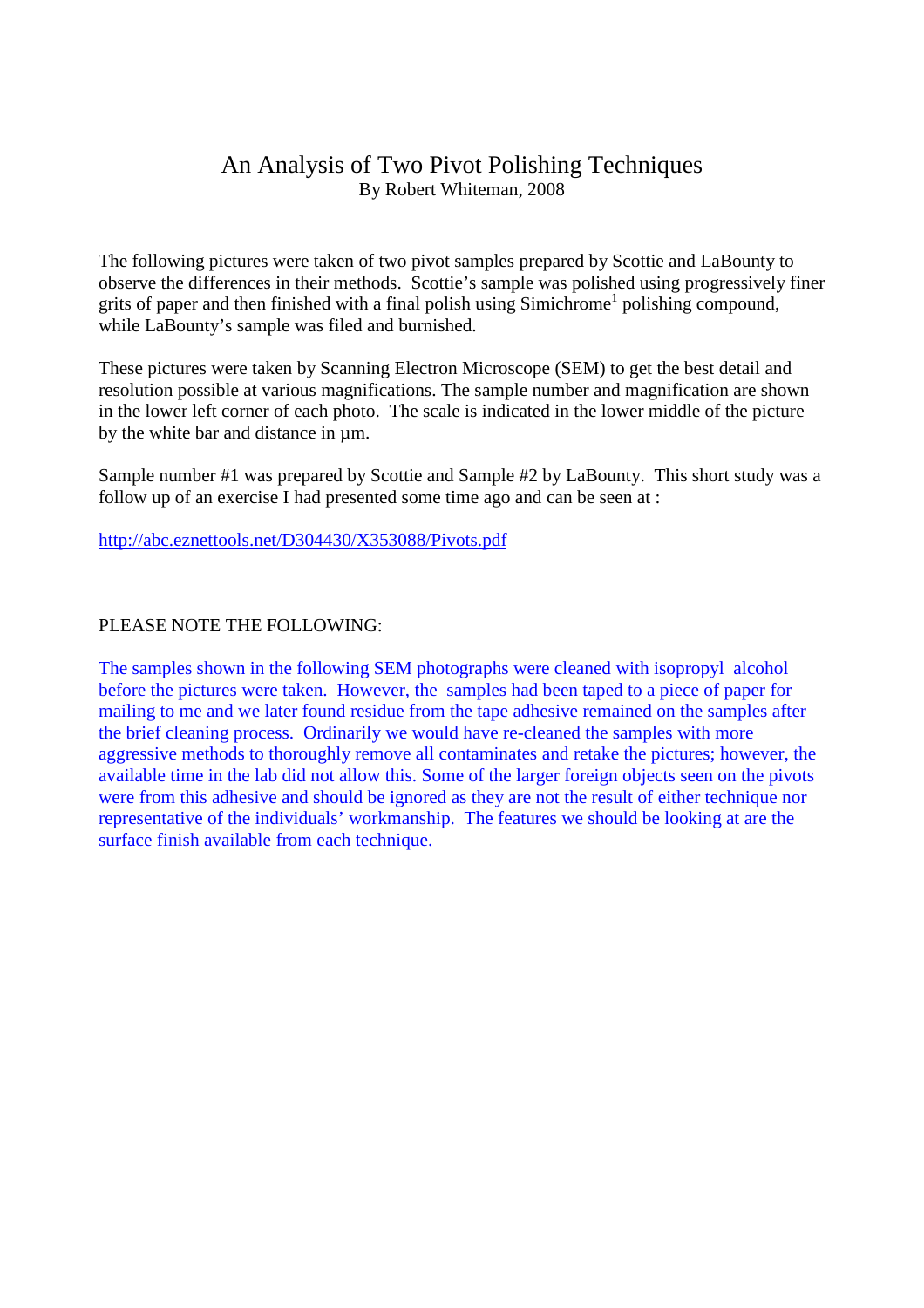Each method and time required for the respective process is described in more detail below:

Sample 1 by Scottie:

-1500 grit supported with a steel rule, dry = 1 min. -2500 grit supported with a steel rule, dry = 1 min. -Simichrome<sup>1</sup> polish with thin cotton cloth backed by a steel rule, again  $= 1$  min. -As this would normally be done BEFORE the cleaning process, it should not have residue. The pivot was not cleaned or rinsed after polishing. Total time = 3 minutes.

Sample 2 by LaBounty:

Started at 10:37:30 -Pivot file used to remove wear and bring to a flat surface. -Carbide burnisher, lubricated with Hoppe's no. 9 lubricating  $\text{oil}^2$ , used in 2 stages: 1. Coarse side to remove file scratches. 2. Fine side to remove more scratches. -High speed steel burnisher, lubricated with Hoppe's no.  $9^2$ , used to burnish the pivot surface. This was used since the steel was slightly too soft to burnish with a carbide burnisher.

Completed at 10:38:19

Total time to polish and burnish = 49 seconds.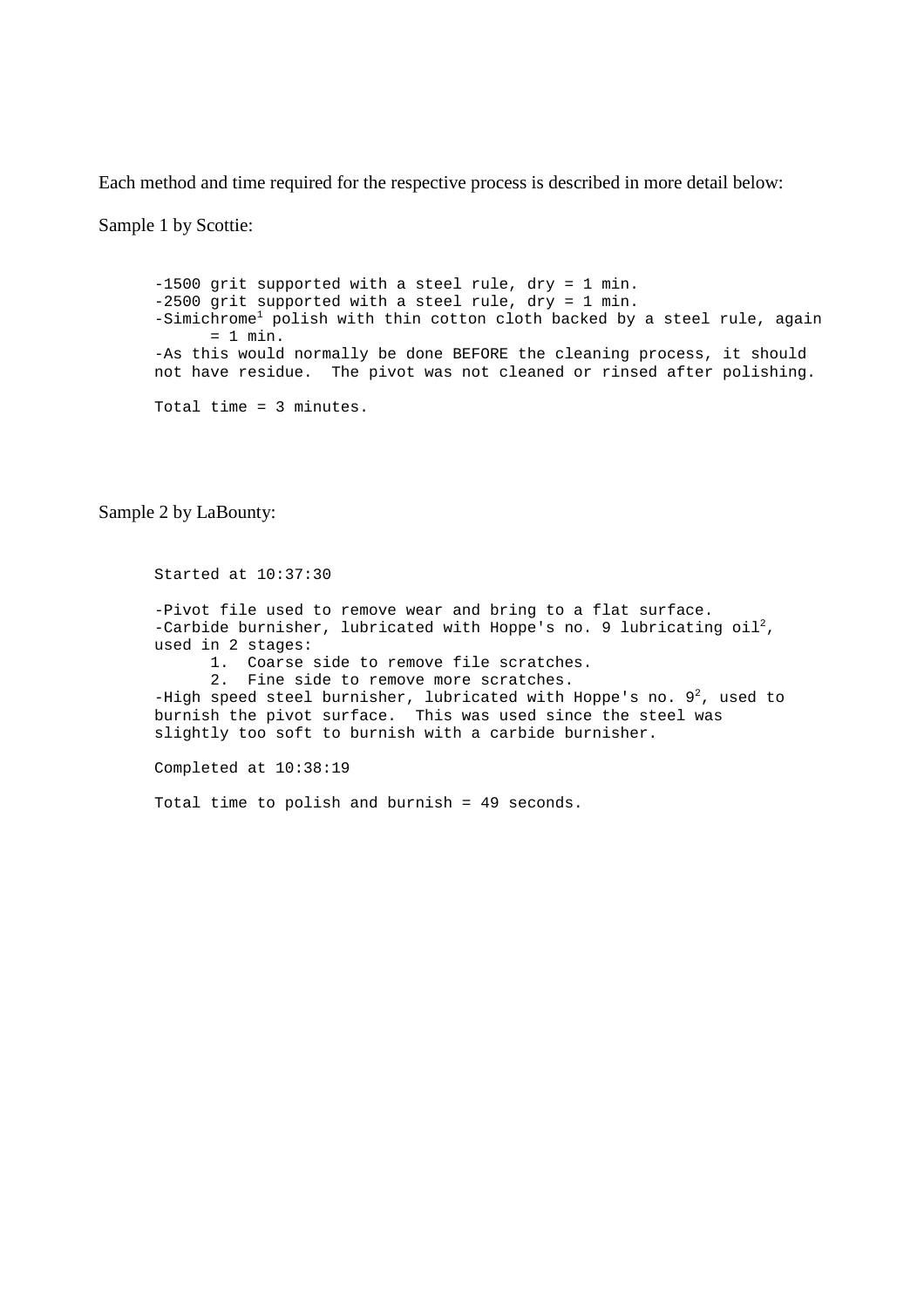Analysis 1/14/08 by Bob Whiteman



Figure 1: Scottie's method

In this photo you can see some shading in the surface texture which appears to be residue from the Simichrome<sup>1</sup> polishing compound. Also there is a taper or non-cylindrical shape to the overall pivot. There are small 'dots' visible which were identified as iron (Fe) during the element scan which will show up in a little more detail in the later photos.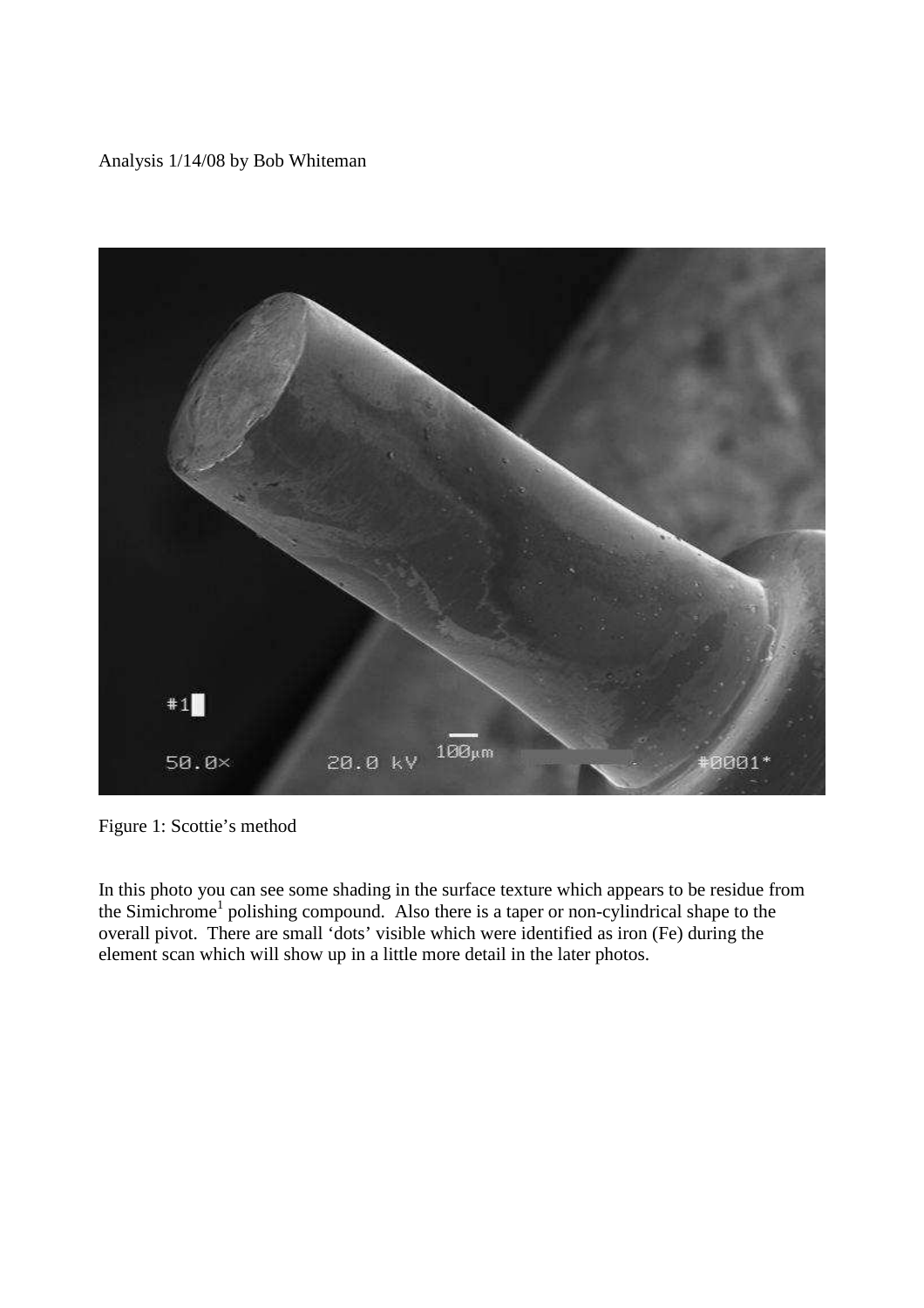

Figure 2: Scottie's method

Here you can see the specs of iron particles that are present on the surface. Prior to assembling this pivot back into a clock it would need additional cleaning steps to remove these contaminants. Also the polishing compound residue is a little more evident as dark shaded areas in the photo.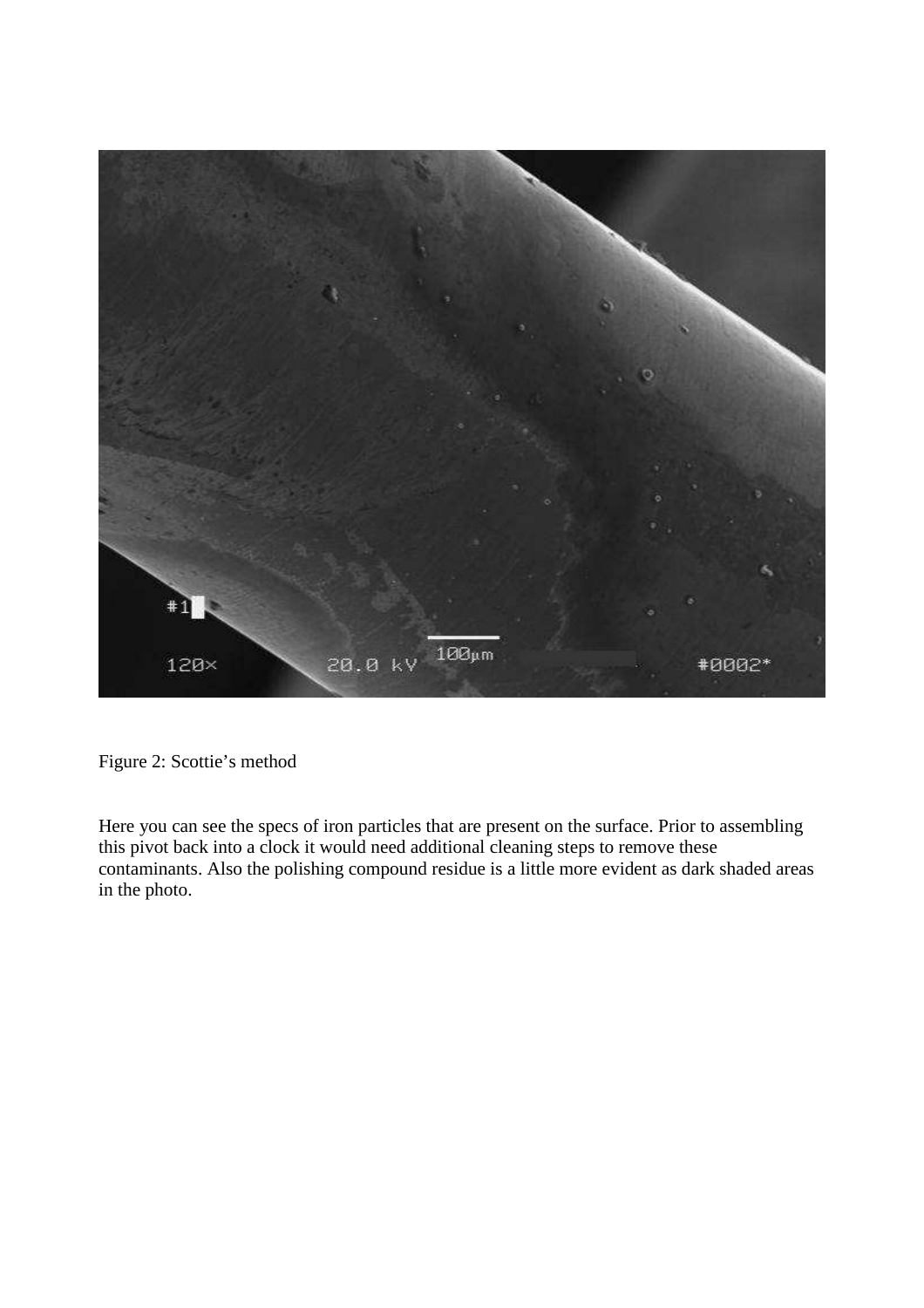

Figure 3: Scottie's method

Although additional cleaning should be done the general surface texture is not that bad. This technique has eliminated most of the surface scratches.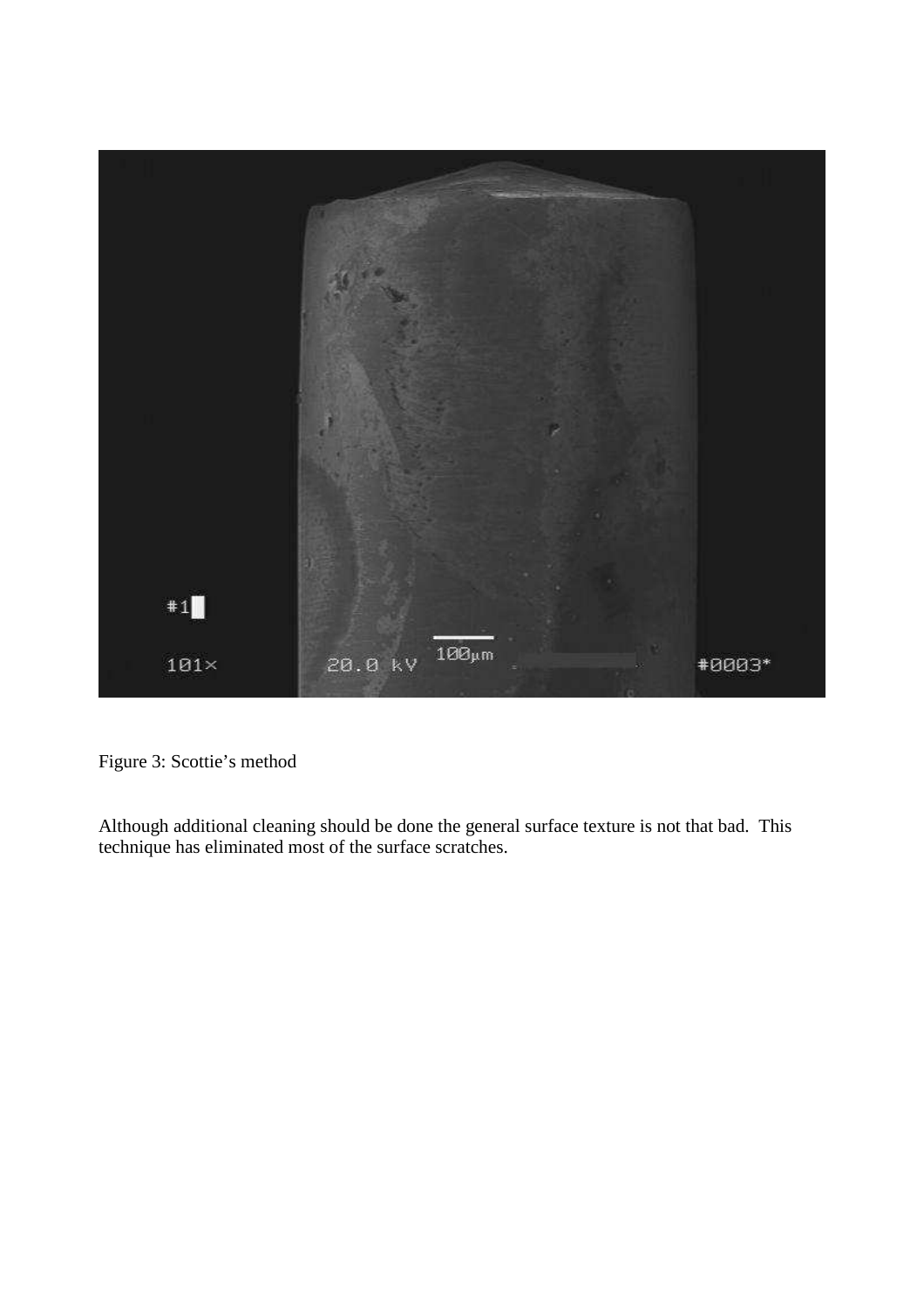

Figure 4: Scottie's method

Here remaining scratches (horizontal and diagonal) are visible but would probably not have any detrimental effects of the performance of a clock. The darker shaded areas are lower atomic number particles, probably the residue from the polishing compound.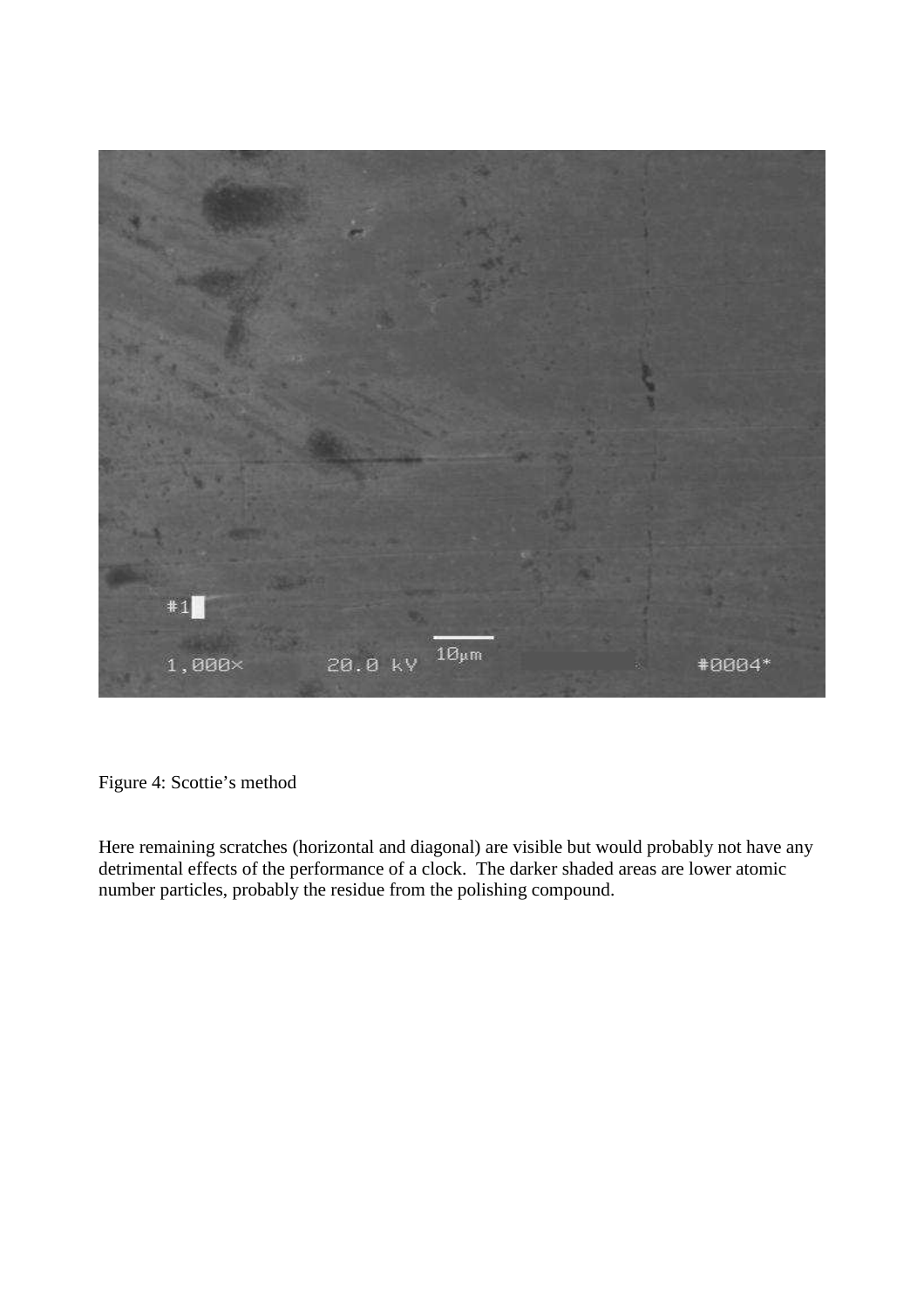

Figure 5: LaBounty's method

This photo has several large dark contaminated areas that were identified as the residue from the tape used during shipment and should be ignored while viewing this photo. In this view it is easy to see the cold flow of material at the tip of the pivot caused by the burnishing process. The pivot has a cylindrical shape of uniform diameter.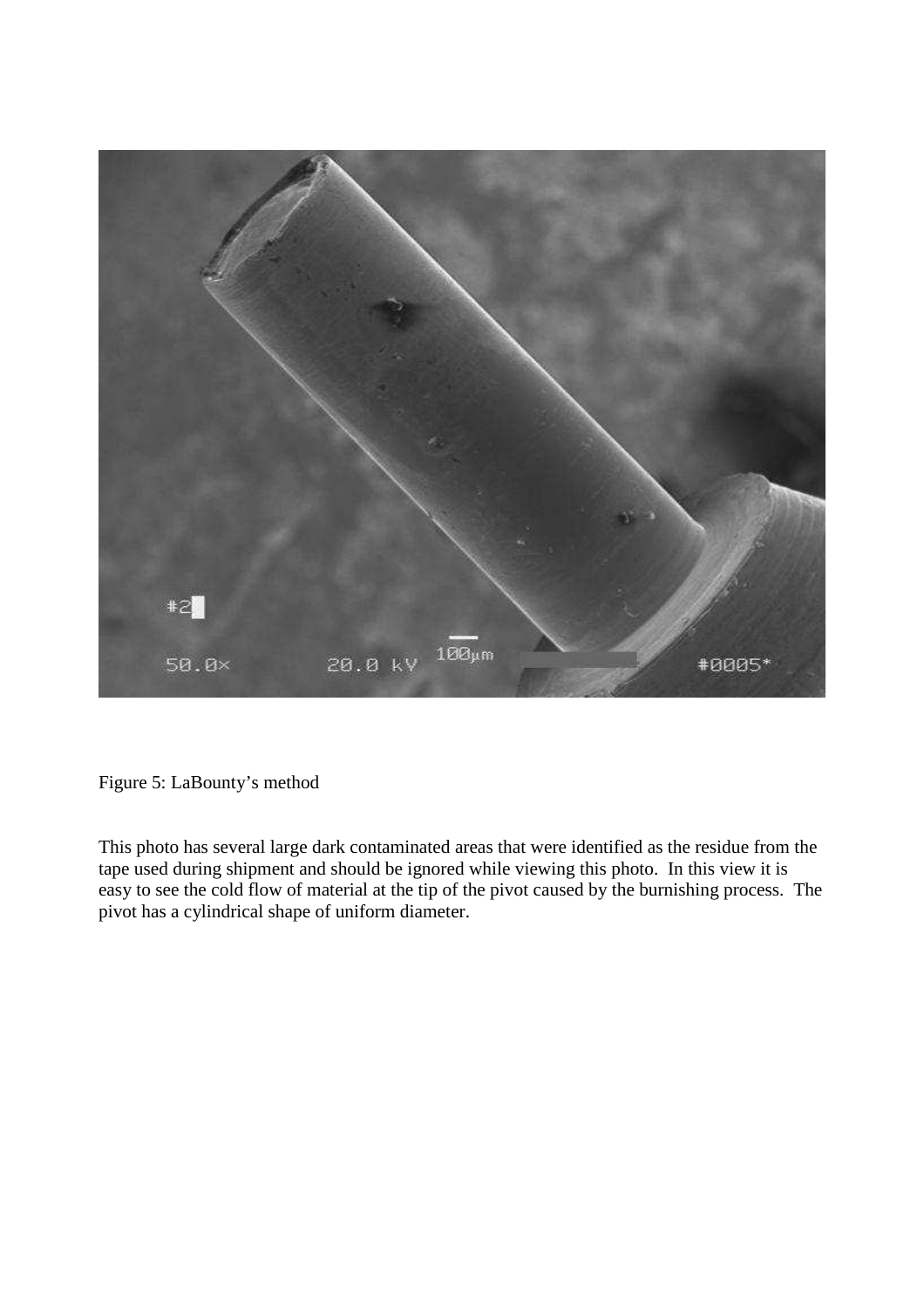

Figure 6: LaBounty's method

Again the dark areas and larger tape adhesive contaminates should be ignored. The surface is generally smooth with some small circumferential scratches visible on the upper right surface of the pivot.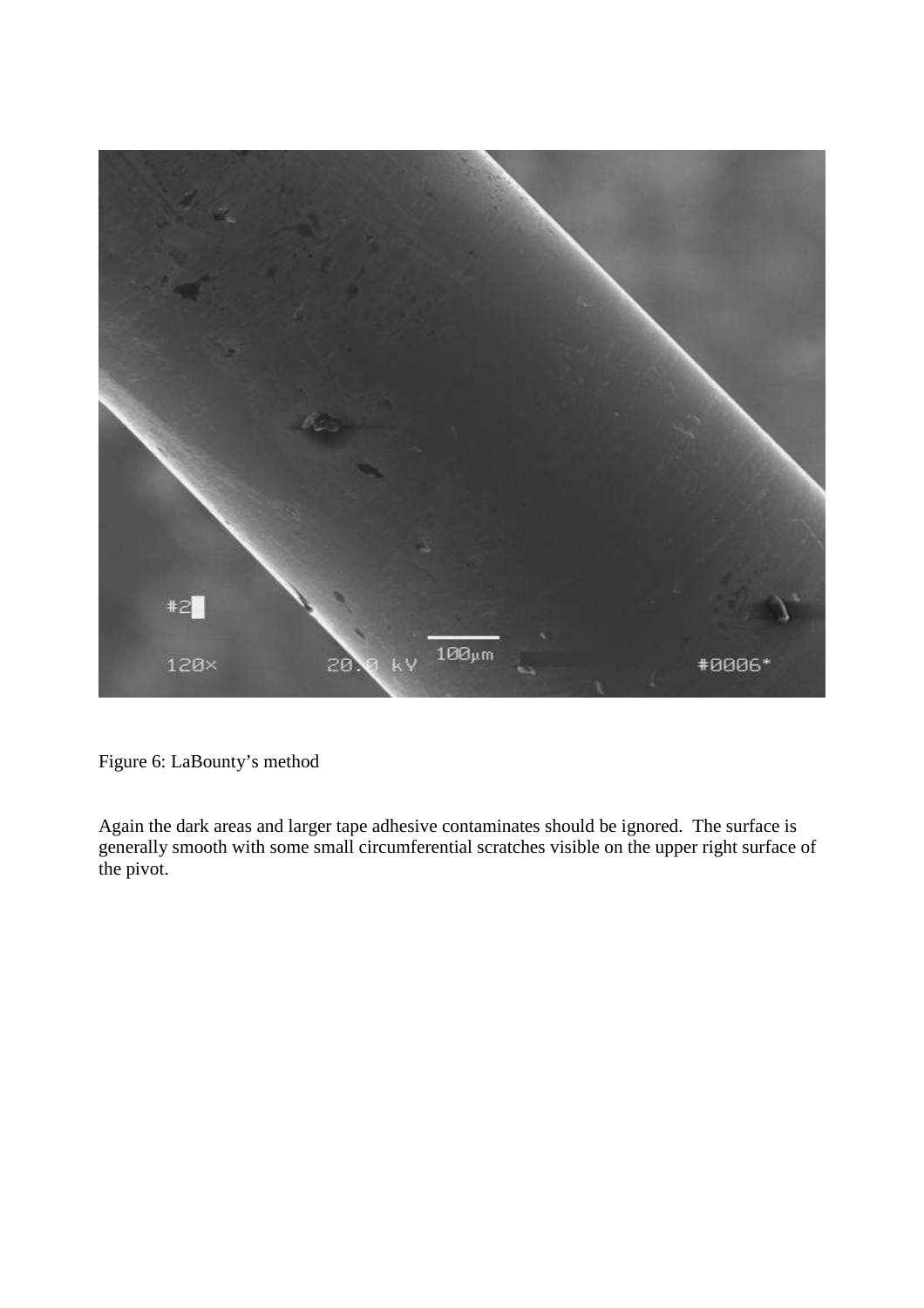

Figure 7: LaBounty's method

The tape adhesive contaminates are again visible in this picture. The material flow at the end of the pivot is clearly visible in this picture. Some scratching and material flow is visible on the surface of the pivot. The lighter areas (most of the pivot seen) are higher atomic number elements which is mostly iron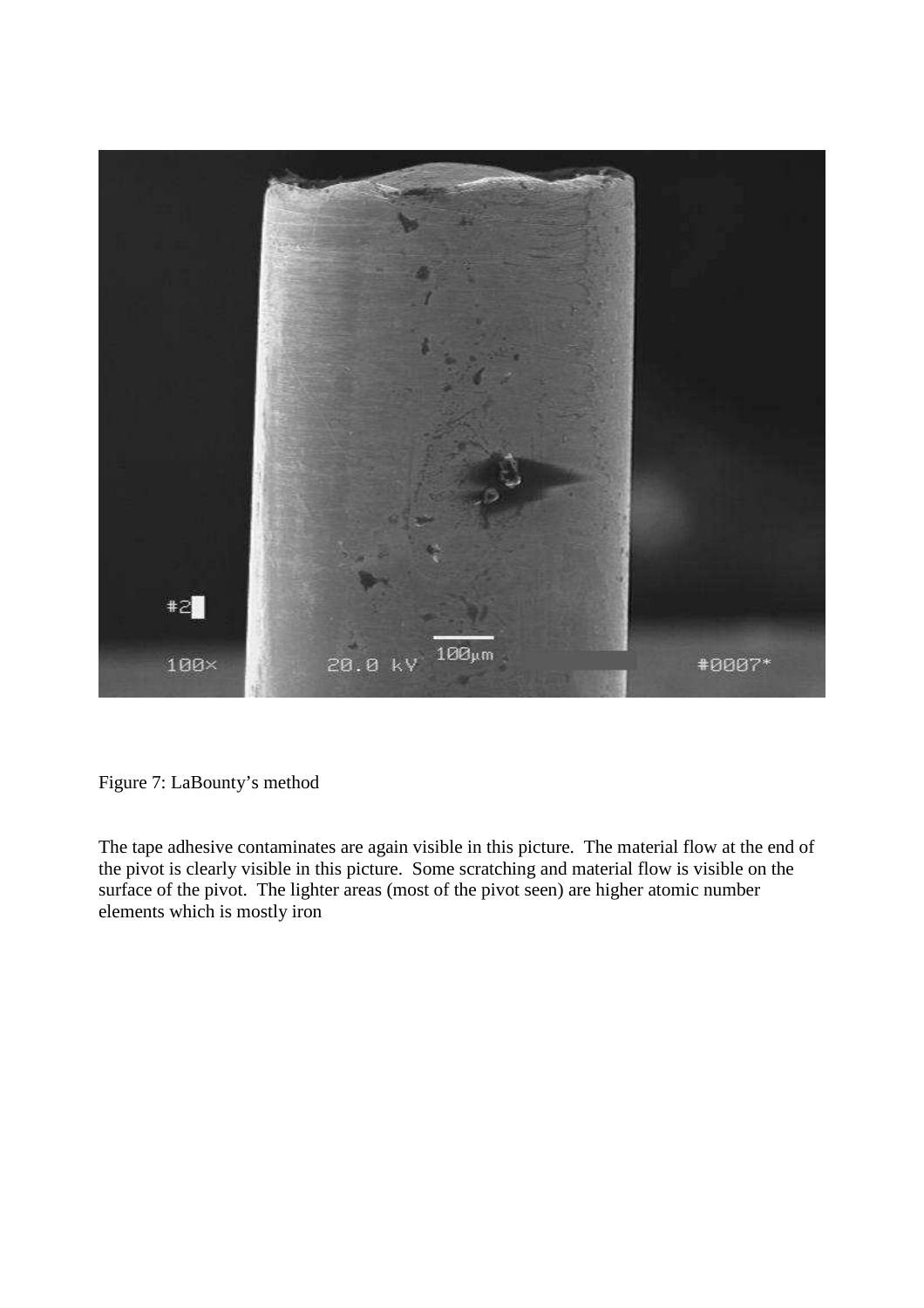

Figure 8: LaBounty's method

The surface appears uniform with very slight horizontal scratches visible over most of the surface.